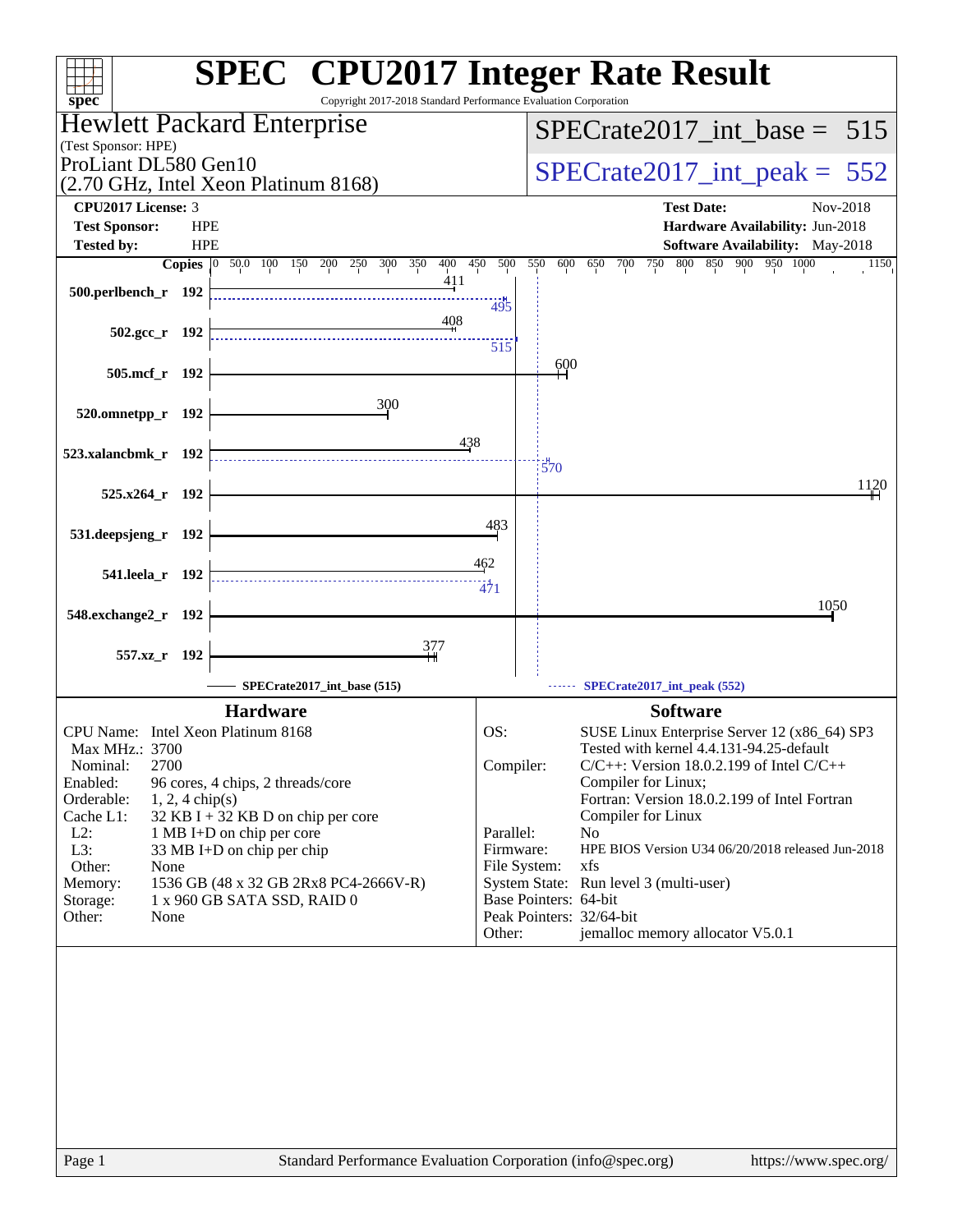

Copyright 2017-2018 Standard Performance Evaluation Corporation

### Hewlett Packard Enterprise

(Test Sponsor: HPE)

(2.70 GHz, Intel Xeon Platinum 8168)

[SPECrate2017\\_int\\_base =](http://www.spec.org/auto/cpu2017/Docs/result-fields.html#SPECrate2017intbase) 515

# ProLiant DL580 Gen10<br>  $SPECrate2017$ \_int\_peak = 552

**[CPU2017 License:](http://www.spec.org/auto/cpu2017/Docs/result-fields.html#CPU2017License)** 3 **[Test Date:](http://www.spec.org/auto/cpu2017/Docs/result-fields.html#TestDate)** Nov-2018 **[Test Sponsor:](http://www.spec.org/auto/cpu2017/Docs/result-fields.html#TestSponsor)** HPE **[Hardware Availability:](http://www.spec.org/auto/cpu2017/Docs/result-fields.html#HardwareAvailability)** Jun-2018 **[Tested by:](http://www.spec.org/auto/cpu2017/Docs/result-fields.html#Testedby)** HPE **HPE [Software Availability:](http://www.spec.org/auto/cpu2017/Docs/result-fields.html#SoftwareAvailability)** May-2018

#### **[Results Table](http://www.spec.org/auto/cpu2017/Docs/result-fields.html#ResultsTable)**

|                                          | <b>Base</b>   |                |       |                | <b>Peak</b> |                |       |               |                |              |                |              |                |              |
|------------------------------------------|---------------|----------------|-------|----------------|-------------|----------------|-------|---------------|----------------|--------------|----------------|--------------|----------------|--------------|
| <b>Benchmark</b>                         | <b>Copies</b> | <b>Seconds</b> | Ratio | <b>Seconds</b> | Ratio       | <b>Seconds</b> | Ratio | <b>Copies</b> | <b>Seconds</b> | <b>Ratio</b> | <b>Seconds</b> | <b>Ratio</b> | <b>Seconds</b> | <b>Ratio</b> |
| $500.$ perlbench_r                       | 192           | 745            | 411   | 743            | 411         | 743            | 412   | 192           | 613            | 498          | 620            | 493          | 617            | <u>495</u>   |
| $502.\text{gcc}_r$                       | 192           | 667            | 407   | 666            | 408         | 659            | 413   | 192           | 526            | 517          | 529            | 514          | 527            | 515          |
| $505$ .mcf r                             | 192           | 515            | 602   | 517            | 600         | 530            | 586   | 192           | 515            | 602          | 517            | 600          | 530            | 586          |
| 520.omnetpp_r                            | 192           | 840            | 300   | 844            | 299         | 841            | 300   | 192           | 840            | 300          | 844            | 299          | 841            | 300          |
| 523.xalancbmk_r                          | 192           | 463            | 438   | 463            | 438         | 464            | 437   | 192           | 355            | 571          | 358            | 567          | 355            | 570          |
| $525.x264$ r                             | 192           | 301            | 1120  | 298            | 1130        | 302            | 1110  | 192           | 301            | 1120         | 298            | 1130         | 302            | 1110         |
| 531.deepsjeng_r                          | 192           | 455            | 483   | 455            | 483         | 455            | 483   | 192           | 455            | 483          | 455            | 483          | 455            | <b>483</b>   |
| 541.leela r                              | 192           | 688            | 462   | 688            | 462         | 688            | 462   | 192           | 674            | 472          | 675            | 471          | 674            | 471          |
| 548.exchange2_r                          | 192           | 480            | 1050  | 479            | 1050        | 480            | 1050  | 192           | 480            | 1050         | 479            | 1050         | 480            | 1050         |
| 557.xz r                                 | 192           | 544            | 381   | 550            | 377         | 565            | 367   | 192           | 544            | 381          | 550            | 377          | 565            | 367          |
| $SPECrate2017$ int base =<br>515         |               |                |       |                |             |                |       |               |                |              |                |              |                |              |
| $CDFC_{\text{sub}} + 2017$ intervals $=$ |               |                | EEA.  |                |             |                |       |               |                |              |                |              |                |              |

**[SPECrate2017\\_int\\_peak =](http://www.spec.org/auto/cpu2017/Docs/result-fields.html#SPECrate2017intpeak) 552**

Results appear in the [order in which they were run](http://www.spec.org/auto/cpu2017/Docs/result-fields.html#RunOrder). Bold underlined text [indicates a median measurement](http://www.spec.org/auto/cpu2017/Docs/result-fields.html#Median).

#### **[Submit Notes](http://www.spec.org/auto/cpu2017/Docs/result-fields.html#SubmitNotes)**

 The numactl mechanism was used to bind copies to processors. The config file option 'submit' was used to generate numactl commands to bind each copy to a specific processor. For details, please see the config file.

### **[Operating System Notes](http://www.spec.org/auto/cpu2017/Docs/result-fields.html#OperatingSystemNotes)**

 Stack size set to unlimited using "ulimit -s unlimited" Transparent Huge Pages enabled by default Prior to runcpu invocation Filesystem page cache synced and cleared with: sync; echo 3 > /proc/sys/vm/drop\_caches runcpu command invoked through numactl i.e.: numactl --interleave=all runcpu <etc> IRQ balance service was stopped using "systemctl stop irqbalance.service" Tuned-adm profile was set to Throughput-Performance using "tuned-adm profile throughput-performance" Numa Balancing disabled using "echo 0 > /proc/sys/kernel/numa\_balancing" VM Dirty ratio was set to 40 using "echo 40 > /proc/sys/vm/dirty\_ratio"

 The result, as tested, used kernel 4.4.131-94.25-default of SLES12 SP3. This is a pre-production kernel which should be representative of the production kernel 4.4.131-94.29.1 for SLES12 SP3.

### **[General Notes](http://www.spec.org/auto/cpu2017/Docs/result-fields.html#GeneralNotes)**

Environment variables set by runcpu before the start of the run: LD\_LIBRARY\_PATH = "/home/cpu2017/lib/ia32:/home/cpu2017/lib/intel64:/home/cpu2017/je5.0.1-32:/home/cpu2017/je5.0.1-64"

**(Continued on next page)**

Page 2 Standard Performance Evaluation Corporation [\(info@spec.org\)](mailto:info@spec.org) <https://www.spec.org/>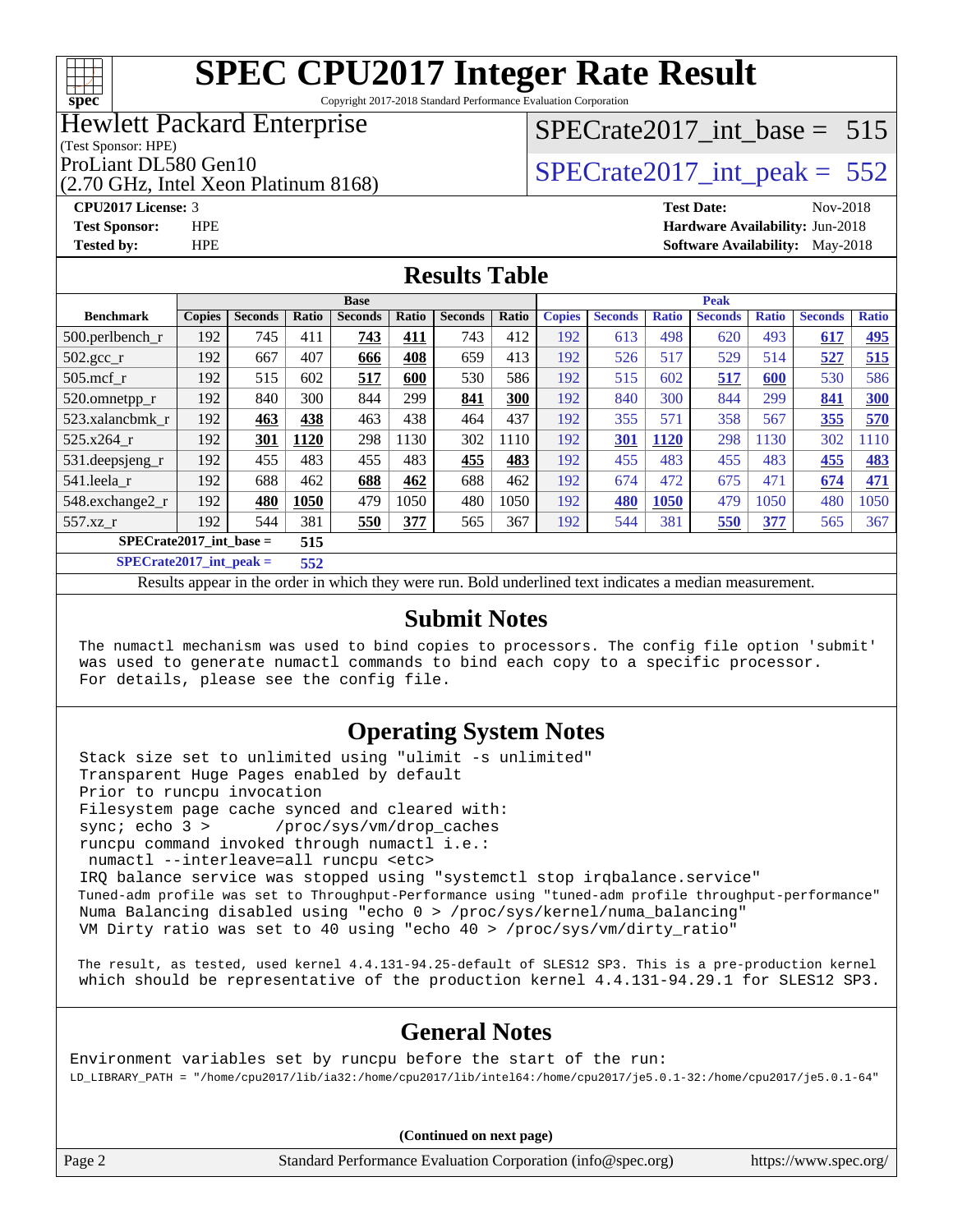#### $\begin{matrix} & \ + \ + \end{matrix}$ **[spec](http://www.spec.org/)**

# **[SPEC CPU2017 Integer Rate Result](http://www.spec.org/auto/cpu2017/Docs/result-fields.html#SPECCPU2017IntegerRateResult)**

Copyright 2017-2018 Standard Performance Evaluation Corporation

Hewlett Packard Enterprise

(2.70 GHz, Intel Xeon Platinum 8168)

[SPECrate2017\\_int\\_base =](http://www.spec.org/auto/cpu2017/Docs/result-fields.html#SPECrate2017intbase) 515

(Test Sponsor: HPE)

ProLiant DL580 Gen10  $\text{SPECrate2017\_int\_peak} = 552$ 

**[CPU2017 License:](http://www.spec.org/auto/cpu2017/Docs/result-fields.html#CPU2017License)** 3 **[Test Date:](http://www.spec.org/auto/cpu2017/Docs/result-fields.html#TestDate)** Nov-2018 **[Test Sponsor:](http://www.spec.org/auto/cpu2017/Docs/result-fields.html#TestSponsor)** HPE **[Hardware Availability:](http://www.spec.org/auto/cpu2017/Docs/result-fields.html#HardwareAvailability)** Jun-2018 **[Tested by:](http://www.spec.org/auto/cpu2017/Docs/result-fields.html#Testedby)** HPE **[Software Availability:](http://www.spec.org/auto/cpu2017/Docs/result-fields.html#SoftwareAvailability)** May-2018

#### **[General Notes \(Continued\)](http://www.spec.org/auto/cpu2017/Docs/result-fields.html#GeneralNotes)**

 Binaries compiled on a system with 1x Intel Core i7-6700K CPU + 32GB RAM memory using Redhat Enterprise Linux 7.5

Yes: The test sponsor attests, as of date of publication, that CVE-2017-5754 (Meltdown) is mitigated in the system as tested and documented. Yes: The test sponsor attests, as of date of publication, that CVE-2017-5753 (Spectre variant 1) is mitigated in the system as tested and documented. Yes: The test sponsor attests, as of date of publication, that CVE-2017-5715 (Spectre variant 2) is mitigated in the system as tested and documented.

jemalloc, a general purpose malloc implementation

 built with the RedHat Enterprise 7.5, and the system compiler gcc 4.8.5 sources available from jemalloc.net or<https://github.com/jemalloc/jemalloc/releases>

#### **[Platform Notes](http://www.spec.org/auto/cpu2017/Docs/result-fields.html#PlatformNotes)**

Page 3 Standard Performance Evaluation Corporation [\(info@spec.org\)](mailto:info@spec.org) <https://www.spec.org/> BIOS Configuration: Workload Profile set to General Throughput Compute Memory Patrol Scrubbing set to Disabled LLC Prefetch set to Enabled LLC Dead Line Allocation set to Disabled Stale A to S set to Disabled Minimum Processor Idle Power Core C-State set to C1E State Thermal Configuration set to Maximum Cooling Sysinfo program /home/cpu2017/bin/sysinfo Rev: r5974 of 2018-05-19 9bcde8f2999c33d61f64985e45859ea9 running on linux-hefb Tue Nov 27 05:06:49 2018 SUT (System Under Test) info as seen by some common utilities. For more information on this section, see <https://www.spec.org/cpu2017/Docs/config.html#sysinfo> From /proc/cpuinfo model name : Intel(R) Xeon(R) Platinum 8168 CPU @ 2.70GHz 4 "physical id"s (chips) 192 "processors" cores, siblings (Caution: counting these is hw and system dependent. The following excerpts from /proc/cpuinfo might not be reliable. Use with caution.) cpu cores : 24 siblings : 48 physical 0: cores 0 1 2 3 8 9 10 11 12 13 16 17 18 19 20 21 24 25 26 27 28 29 physical 1: cores 0 1 2 3 8 9 10 11 12 13 16 17 18 19 20 21 24 25 26 27 28 29 physical 2: cores 0 1 2 3 8 9 10 11 12 13 16 17 18 19 20 21 24 25 26 27 28 29 physical 3: cores 0 1 2 3 8 9 10 11 12 13 16 17 18 19 20 21 24 25 26 27 28 29 From lscpu: Architecture: x86\_64 **(Continued on next page)**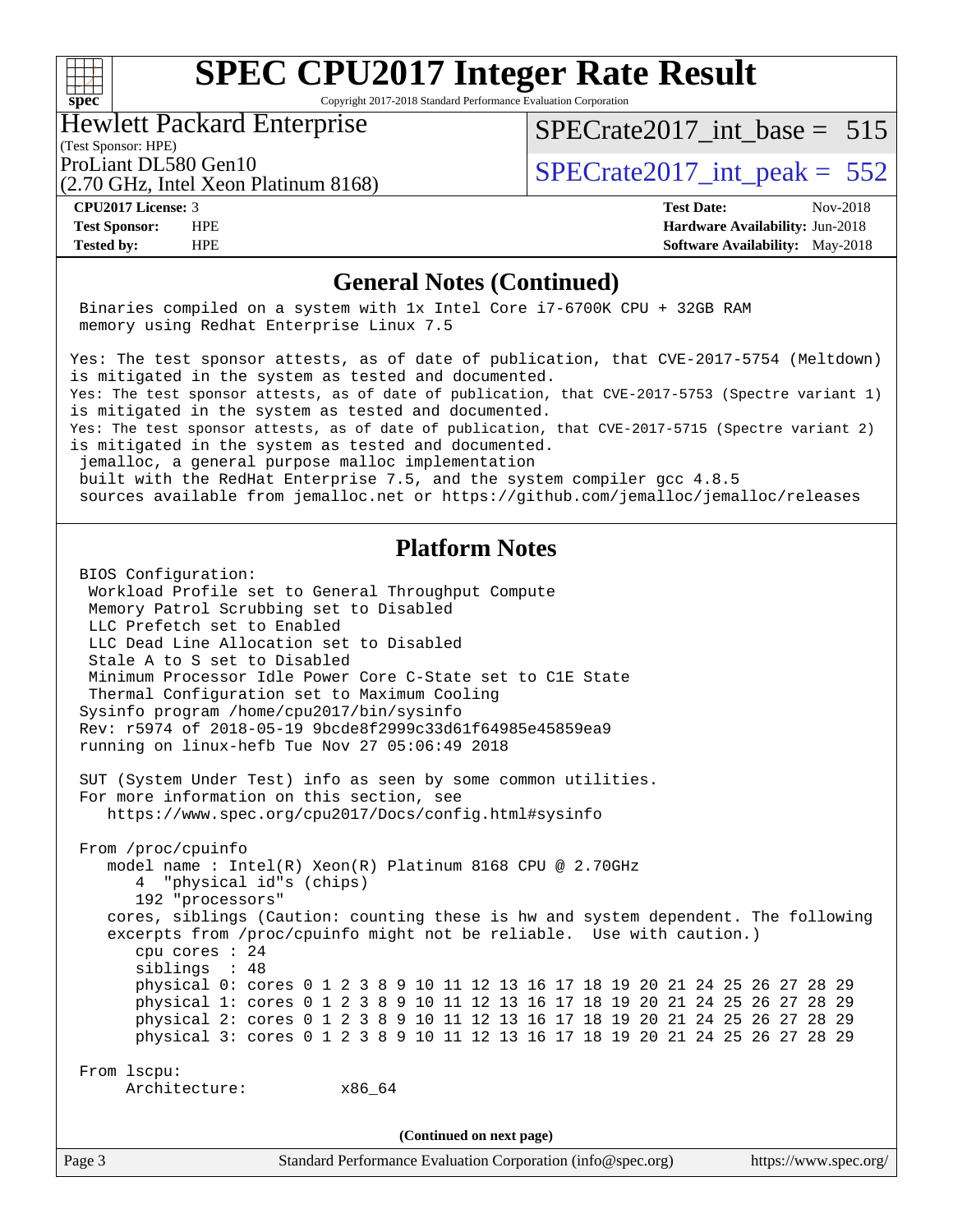

Copyright 2017-2018 Standard Performance Evaluation Corporation

### Hewlett Packard Enterprise

(Test Sponsor: HPE)

(2.70 GHz, Intel Xeon Platinum 8168)

[SPECrate2017\\_int\\_base =](http://www.spec.org/auto/cpu2017/Docs/result-fields.html#SPECrate2017intbase) 515

ProLiant DL580 Gen10<br>  $(2.70 \text{ GHz})$  Intel Xeon Platinum 8168)  $\vert$  [SPECrate2017\\_int\\_peak =](http://www.spec.org/auto/cpu2017/Docs/result-fields.html#SPECrate2017intpeak) 552

**[CPU2017 License:](http://www.spec.org/auto/cpu2017/Docs/result-fields.html#CPU2017License)** 3 **[Test Date:](http://www.spec.org/auto/cpu2017/Docs/result-fields.html#TestDate)** Nov-2018 **[Test Sponsor:](http://www.spec.org/auto/cpu2017/Docs/result-fields.html#TestSponsor)** HPE **[Hardware Availability:](http://www.spec.org/auto/cpu2017/Docs/result-fields.html#HardwareAvailability)** Jun-2018 **[Tested by:](http://www.spec.org/auto/cpu2017/Docs/result-fields.html#Testedby)** HPE **[Software Availability:](http://www.spec.org/auto/cpu2017/Docs/result-fields.html#SoftwareAvailability)** May-2018

#### **[Platform Notes \(Continued\)](http://www.spec.org/auto/cpu2017/Docs/result-fields.html#PlatformNotes)**

| $CPU$ op-mode( $s$ ):<br>Byte Order: | $32$ -bit, $64$ -bit<br>Little Endian                                                                                                                                      |
|--------------------------------------|----------------------------------------------------------------------------------------------------------------------------------------------------------------------------|
| CPU(s):                              | 192                                                                                                                                                                        |
| On-line $CPU(s)$ list:               | $0 - 191$                                                                                                                                                                  |
| Thread(s) per core:                  | 2                                                                                                                                                                          |
| $Core(s)$ per socket:                | 24                                                                                                                                                                         |
| Socket(s):                           | 4                                                                                                                                                                          |
| NUMA $node(s):$                      | 8                                                                                                                                                                          |
| Vendor ID:                           | GenuineIntel                                                                                                                                                               |
| CPU family:                          | 6                                                                                                                                                                          |
| Model:                               | 85                                                                                                                                                                         |
| Model name:                          | $Intel(R) Xeon(R) Platinum 8168 CPU @ 2.70GHz$                                                                                                                             |
| Stepping:                            | 4                                                                                                                                                                          |
| CPU MHz:                             | 2693.694                                                                                                                                                                   |
| BogoMIPS:                            | 5387.38                                                                                                                                                                    |
| Virtualization:                      | $VT - x$                                                                                                                                                                   |
| L1d cache:                           | 32K                                                                                                                                                                        |
| Lli cache:<br>$L2$ cache:            | 32K<br>1024K                                                                                                                                                               |
| L3 cache:                            | 33792K                                                                                                                                                                     |
| NUMA node0 CPU(s):                   | $0 - 11, 96 - 107$                                                                                                                                                         |
| NUMA nodel CPU(s):                   | $12 - 23, 108 - 119$                                                                                                                                                       |
| NUMA node2 CPU(s):                   | $24 - 35, 120 - 131$                                                                                                                                                       |
| NUMA $node3$ $CPU(s):$               | $36 - 47, 132 - 143$                                                                                                                                                       |
| NUMA $node4$ $CPU(s):$               | $48 - 59, 144 - 155$                                                                                                                                                       |
| NUMA node5 CPU(s):                   | $60 - 71, 156 - 167$                                                                                                                                                       |
| NUMA node6 $CPU(s):$                 | $72 - 83, 168 - 179$                                                                                                                                                       |
| NUMA $node7$ CPU $(s)$ :             | 84-95,180-191                                                                                                                                                              |
| Flagg:                               | fpu vme de pse tsc msr pae mce cx8 apic sep mtrr pge mca cmov                                                                                                              |
|                                      | pat pse36 clflush dts acpi mmx fxsr sse sse2 ss ht tm pbe syscall nx pdpelgb rdtscp                                                                                        |
|                                      | lm constant_tsc art arch_perfmon pebs bts rep_good nopl xtopology nonstop_tsc                                                                                              |
|                                      | aperfmperf eagerfpu pni pclmulqdq dtes64 monitor ds_cpl vmx smx est tm2 ssse3 sdbg<br>fma cx16 xtpr pdcm pcid dca sse4_1 sse4_2 x2apic movbe popcnt tsc_deadline_timer aes |
|                                      | xsave avx f16c rdrand lahf_lm abm 3dnowprefetch ida arat epb invpcid_single pln pts                                                                                        |
|                                      | dtherm intel_pt rsb_ctxsw spec_ctrl stibp rds retpoline kaiser tpr_shadow vnmi                                                                                             |
|                                      | flexpriority ept vpid fsgsbase tsc_adjust bmil hle avx2 smep bmi2 erms invpcid rtm                                                                                         |
|                                      | cqm mpx avx512f avx512dq rdseed adx smap clflushopt clwb avx512cd avx512bw avx512vl                                                                                        |
|                                      | xsaveopt xsavec xgetbvl cqm_llc cqm_occup_llc pku ospke                                                                                                                    |
|                                      |                                                                                                                                                                            |
| /proc/cpuinfo cache data             |                                                                                                                                                                            |
| cache size : 33792 KB                |                                                                                                                                                                            |
|                                      | From numactl --hardware WARNING: a numactl 'node' might or might not correspond to a                                                                                       |
| physical chip.                       |                                                                                                                                                                            |
| $available: 8 nodes (0-7)$           |                                                                                                                                                                            |
|                                      | node 0 cpus: 0 1 2 3 4 5 6 7 8 9 10 11 96 97 98 99 100 101 102 103 104 105 106 107                                                                                         |
| node 0 size: 193102 MB               |                                                                                                                                                                            |
|                                      |                                                                                                                                                                            |
|                                      | (Continued on next page)                                                                                                                                                   |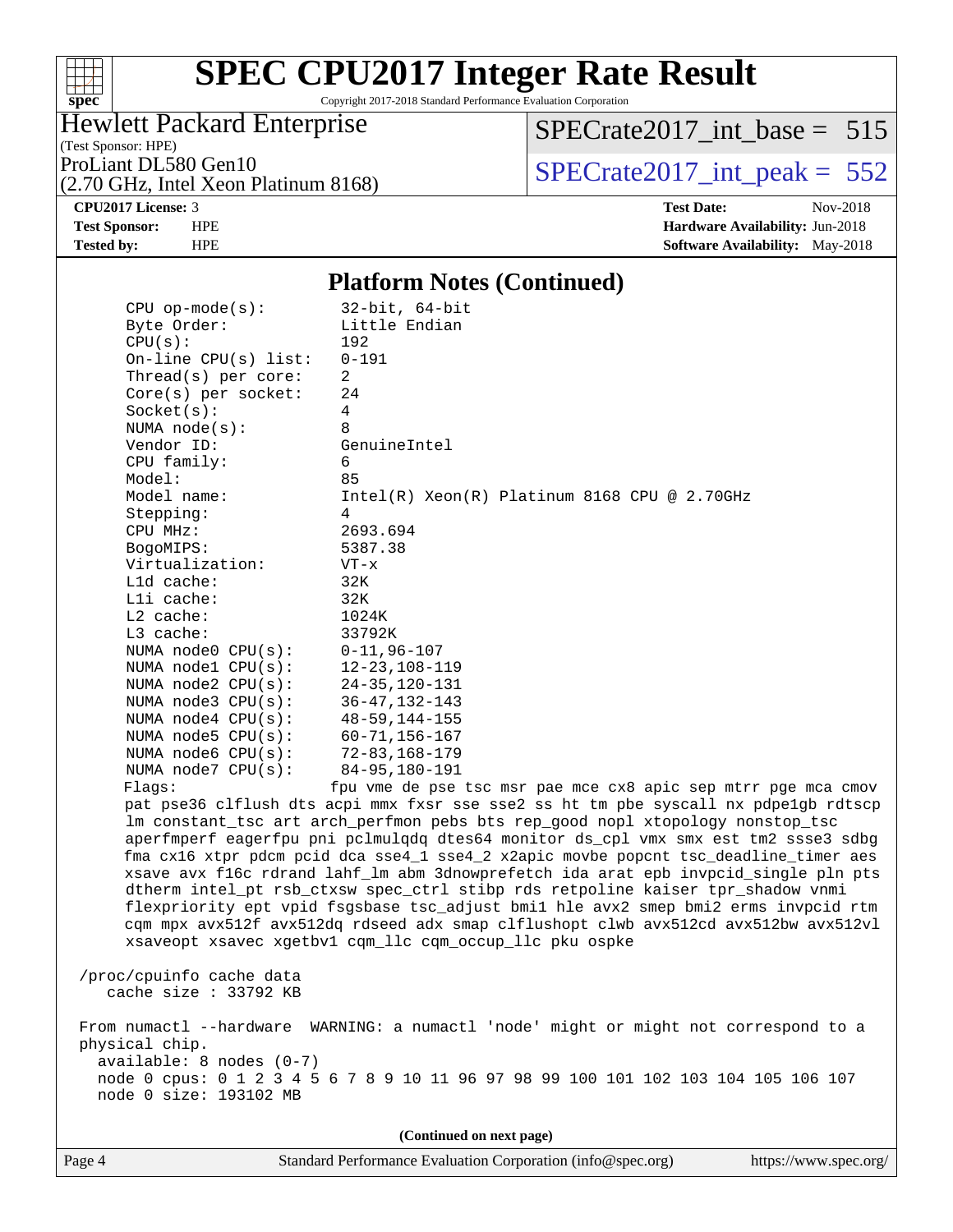

Copyright 2017-2018 Standard Performance Evaluation Corporation

Hewlett Packard Enterprise

[SPECrate2017\\_int\\_base =](http://www.spec.org/auto/cpu2017/Docs/result-fields.html#SPECrate2017intbase) 515

(Test Sponsor: HPE)

(2.70 GHz, Intel Xeon Platinum 8168) ProLiant DL580 Gen10<br>  $SPECTate2017$ \_int\_peak = 552

**[CPU2017 License:](http://www.spec.org/auto/cpu2017/Docs/result-fields.html#CPU2017License)** 3 **[Test Date:](http://www.spec.org/auto/cpu2017/Docs/result-fields.html#TestDate)** Nov-2018

**[Test Sponsor:](http://www.spec.org/auto/cpu2017/Docs/result-fields.html#TestSponsor)** HPE **[Hardware Availability:](http://www.spec.org/auto/cpu2017/Docs/result-fields.html#HardwareAvailability)** Jun-2018 **[Tested by:](http://www.spec.org/auto/cpu2017/Docs/result-fields.html#Testedby)** HPE **[Software Availability:](http://www.spec.org/auto/cpu2017/Docs/result-fields.html#SoftwareAvailability)** May-2018

#### **[Platform Notes \(Continued\)](http://www.spec.org/auto/cpu2017/Docs/result-fields.html#PlatformNotes)**

Page 5 Standard Performance Evaluation Corporation [\(info@spec.org\)](mailto:info@spec.org) <https://www.spec.org/>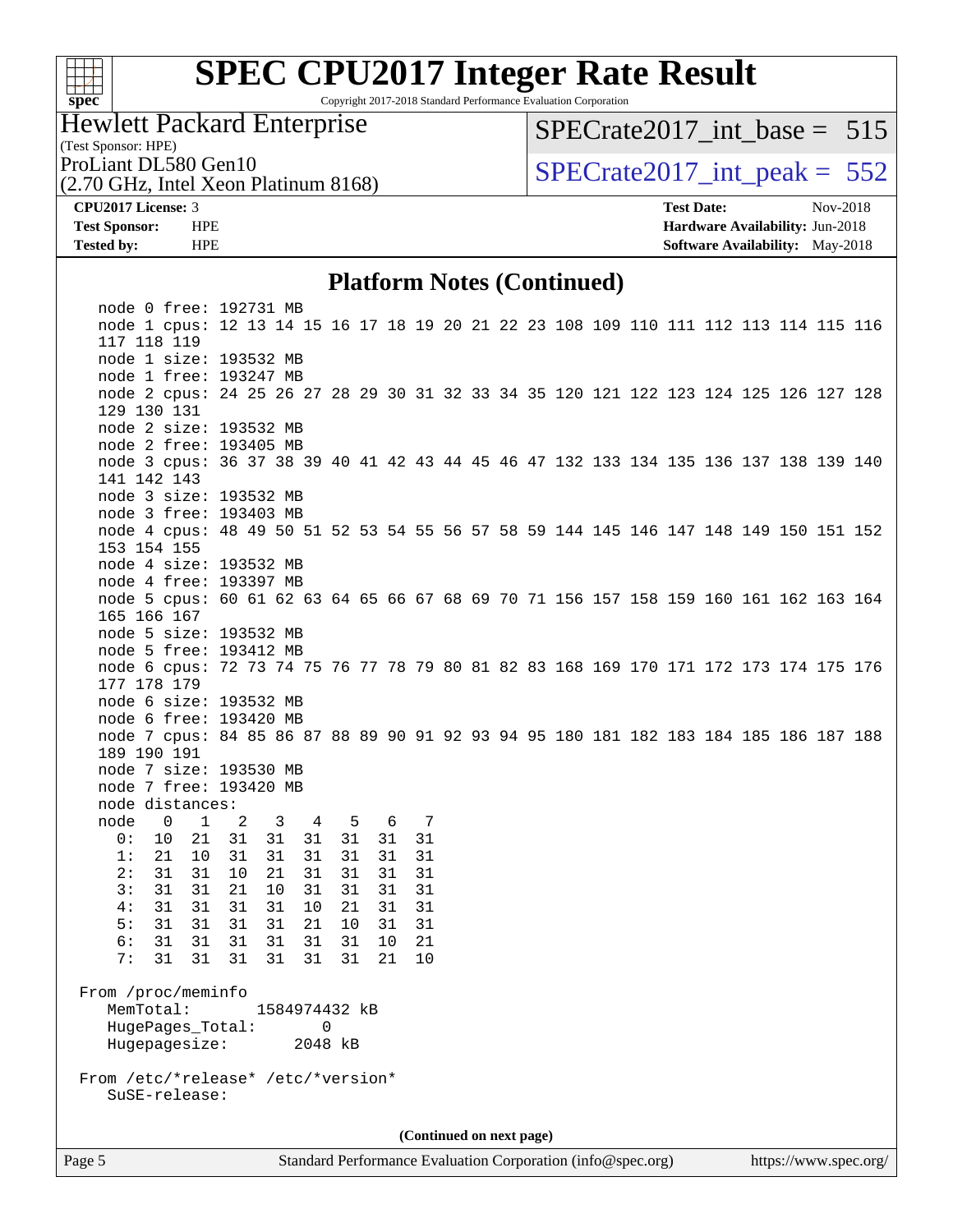

Copyright 2017-2018 Standard Performance Evaluation Corporation

### Hewlett Packard Enterprise

(Test Sponsor: HPE)

[SPECrate2017\\_int\\_base =](http://www.spec.org/auto/cpu2017/Docs/result-fields.html#SPECrate2017intbase) 515

(2.70 GHz, Intel Xeon Platinum 8168)

ProLiant DL580 Gen10<br>  $(2.70 \text{ GHz})$  Intel Xeon Platinum 8168) SPECrate 2017\_int\_peak = 552

**[CPU2017 License:](http://www.spec.org/auto/cpu2017/Docs/result-fields.html#CPU2017License)** 3 **[Test Date:](http://www.spec.org/auto/cpu2017/Docs/result-fields.html#TestDate)** Nov-2018 **[Test Sponsor:](http://www.spec.org/auto/cpu2017/Docs/result-fields.html#TestSponsor)** HPE **[Hardware Availability:](http://www.spec.org/auto/cpu2017/Docs/result-fields.html#HardwareAvailability)** Jun-2018 **[Tested by:](http://www.spec.org/auto/cpu2017/Docs/result-fields.html#Testedby)** HPE **[Software Availability:](http://www.spec.org/auto/cpu2017/Docs/result-fields.html#SoftwareAvailability)** May-2018

#### **[Platform Notes \(Continued\)](http://www.spec.org/auto/cpu2017/Docs/result-fields.html#PlatformNotes)**

| Thursday (Community)                                                                                                                                                                                                                                                                                                                                                                 |
|--------------------------------------------------------------------------------------------------------------------------------------------------------------------------------------------------------------------------------------------------------------------------------------------------------------------------------------------------------------------------------------|
| SUSE Linux Enterprise Server 12 (x86_64)<br>$VERSION = 12$                                                                                                                                                                                                                                                                                                                           |
| PATCHLEVEL = 3<br># This file is deprecated and will be removed in a future service pack or release.<br># Please check /etc/os-release for details about this release.<br>os-release:                                                                                                                                                                                                |
| NAME="SLES"<br>VERSION="12-SP3"<br>VERSION ID="12.3"                                                                                                                                                                                                                                                                                                                                 |
| PRETTY_NAME="SUSE Linux Enterprise Server 12 SP3"<br>ID="sles"<br>ANSI_COLOR="0;32"<br>CPE_NAME="cpe:/o:suse:sles:12:sp3"                                                                                                                                                                                                                                                            |
|                                                                                                                                                                                                                                                                                                                                                                                      |
| uname $-a$ :<br>Linux linux-hefb 4.4.131-94.25-default #1 SMP Mon May 7 11:22:19 UTC 2018 (9700bac)<br>x86_64 x86_64 x86_64 GNU/Linux                                                                                                                                                                                                                                                |
| Kernel self-reported vulnerability status:                                                                                                                                                                                                                                                                                                                                           |
| CVE-2017-5754 (Meltdown):<br>Mitigation: PTI<br>CVE-2017-5753 (Spectre variant 1): Mitigation: __user pointer sanitization<br>CVE-2017-5715 (Spectre variant 2): Mitigation: IBRS+IBPB                                                                                                                                                                                               |
| run-level 3 Nov 27 05:05                                                                                                                                                                                                                                                                                                                                                             |
| SPEC is set to: /home/cpu2017<br>Filesystem<br>Type Size Used Avail Use% Mounted on<br>$/\text{dev/sda4}$<br>xfs 852G 122G 730G 15% / home                                                                                                                                                                                                                                           |
| Additional information from dmidecode follows. WARNING: Use caution when you interpret<br>this section. The 'dmidecode' program reads system data which is "intended to allow<br>hardware to be accurately determined", but the intent may not be met, as there are<br>frequent changes to hardware, firmware, and the "DMTF SMBIOS" standard.<br>BIOS HPE U34 06/20/2018<br>Memory: |
| 4x HPE 840758-091 32 GB 2 rank 2666<br>44x UNKNOWN NOT AVAILABLE 32 GB 2 rank 2666                                                                                                                                                                                                                                                                                                   |
| (End of data from sysinfo program)                                                                                                                                                                                                                                                                                                                                                   |
| <b>Compiler Version Notes</b>                                                                                                                                                                                                                                                                                                                                                        |
| ================<br>500.perlbench_r(base) 502.gcc_r(base) 505.mcf_r(base) 525.x264_r(base)<br>CC.<br>$557.xx$ $r(base)$                                                                                                                                                                                                                                                              |
|                                                                                                                                                                                                                                                                                                                                                                                      |

**(Continued on next page)**

Page 6 Standard Performance Evaluation Corporation [\(info@spec.org\)](mailto:info@spec.org) <https://www.spec.org/>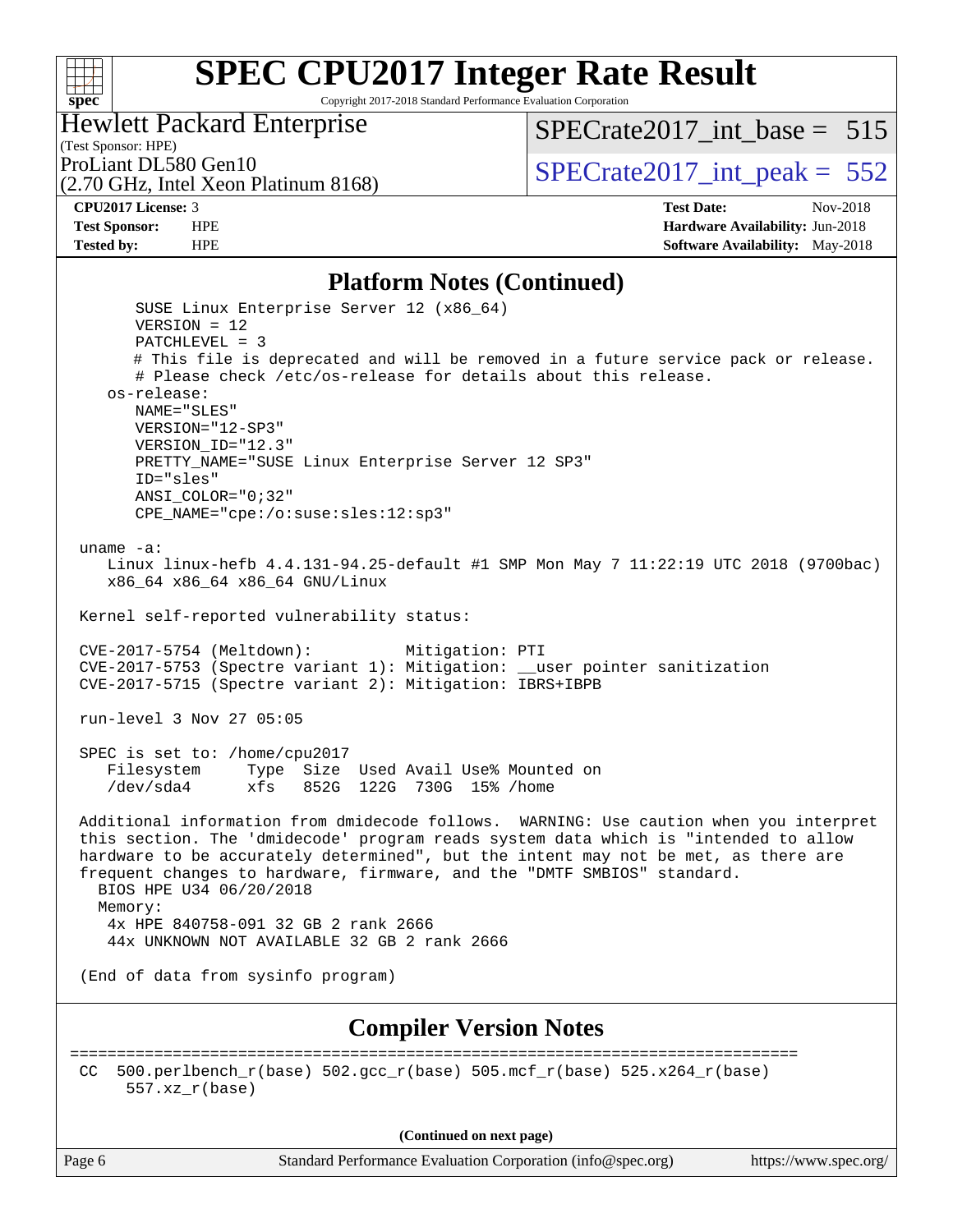| Sì | U | ť | C |  |
|----|---|---|---|--|

Copyright 2017-2018 Standard Performance Evaluation Corporation

(Test Sponsor: HPE) Hewlett Packard Enterprise

[SPECrate2017\\_int\\_base =](http://www.spec.org/auto/cpu2017/Docs/result-fields.html#SPECrate2017intbase) 515

(2.70 GHz, Intel Xeon Platinum 8168)

ProLiant DL580 Gen10<br>  $(2.70 \text{ GHz})$  Intel Xeon Platinum 8168) SPECrate 2017\_int\_peak = 552

**[CPU2017 License:](http://www.spec.org/auto/cpu2017/Docs/result-fields.html#CPU2017License)** 3 **[Test Date:](http://www.spec.org/auto/cpu2017/Docs/result-fields.html#TestDate)** Nov-2018 **[Test Sponsor:](http://www.spec.org/auto/cpu2017/Docs/result-fields.html#TestSponsor)** HPE **[Hardware Availability:](http://www.spec.org/auto/cpu2017/Docs/result-fields.html#HardwareAvailability)** Jun-2018 **[Tested by:](http://www.spec.org/auto/cpu2017/Docs/result-fields.html#Testedby)** HPE **[Software Availability:](http://www.spec.org/auto/cpu2017/Docs/result-fields.html#SoftwareAvailability)** May-2018

#### **[Compiler Version Notes \(Continued\)](http://www.spec.org/auto/cpu2017/Docs/result-fields.html#CompilerVersionNotes)**

| icc (ICC) 18.0.2 20180210<br>Copyright (C) 1985-2018 Intel Corporation. All rights reserved.                          |
|-----------------------------------------------------------------------------------------------------------------------|
| 500.perlbench_r(peak) 502.gcc_r(peak) 505.mcf_r(peak) 525.x264_r(peak)<br>CC.<br>$557. xz_r (peak)$                   |
| icc (ICC) 18.0.2 20180210<br>Copyright (C) 1985-2018 Intel Corporation. All rights reserved.                          |
| CXXC 520.omnetpp_r(base) 523.xalancbmk_r(base) 531.deepsjeng_r(base)<br>541.leela_r(base)                             |
| icpc (ICC) 18.0.2 20180210<br>Copyright (C) 1985-2018 Intel Corporation. All rights reserved.                         |
| ---------------------<br>CXXC 520.omnetpp_r(peak) 523.xalancbmk_r(peak) 531.deepsjeng_r(peak)<br>$541.$ leela_r(peak) |
| icpc (ICC) 18.0.2 20180210<br>Copyright (C) 1985-2018 Intel Corporation. All rights reserved.                         |
| $FC$ 548. exchange $2$ <sub>r</sub> (base)                                                                            |
| ifort (IFORT) 18.0.2 20180210<br>Copyright (C) 1985-2018 Intel Corporation. All rights reserved.                      |
| $548$ . exchange $2r$ (peak)<br>FC                                                                                    |
| ifort (IFORT) 18.0.2 20180210<br>Copyright (C) 1985-2018 Intel Corporation. All rights reserved.                      |
|                                                                                                                       |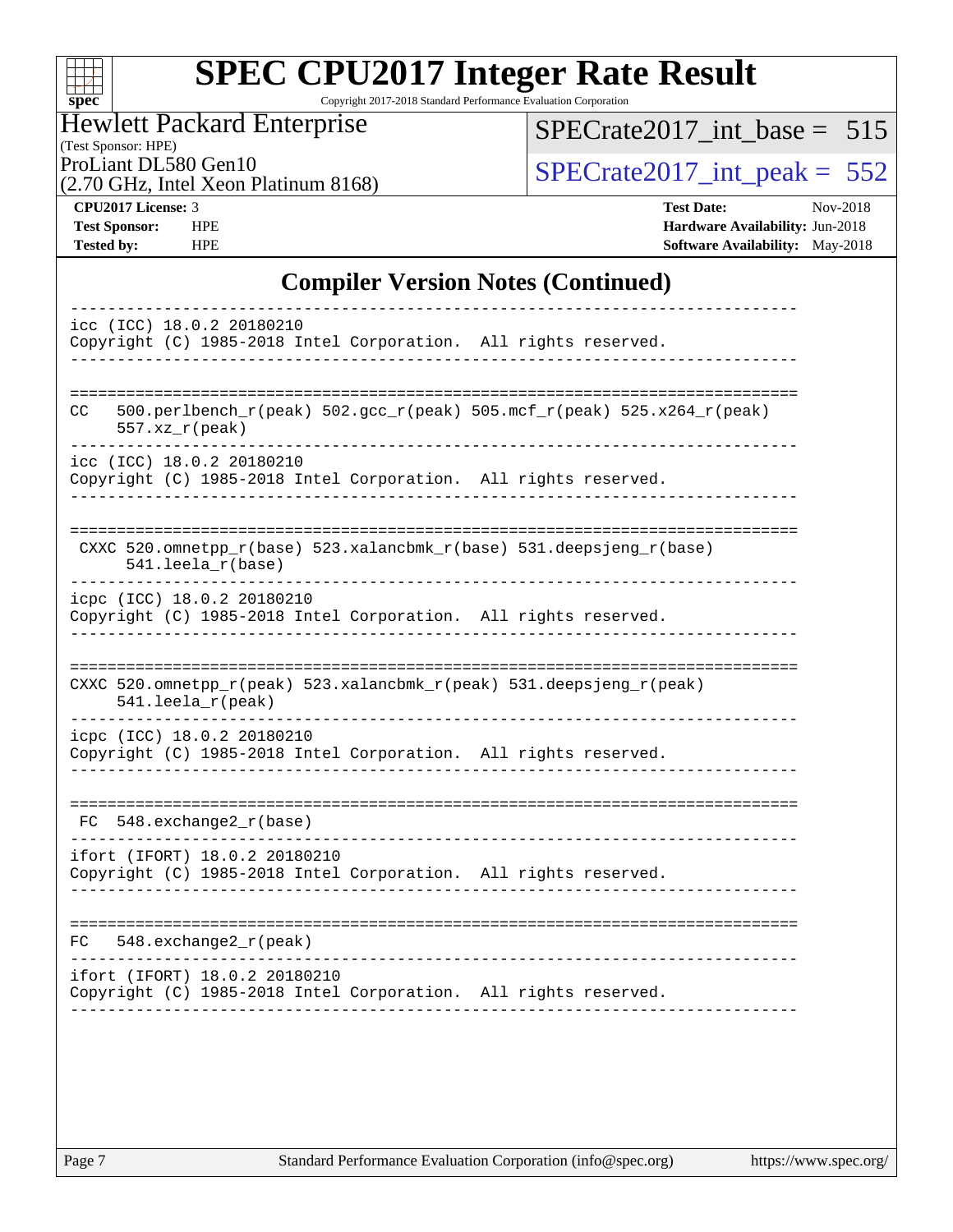

Copyright 2017-2018 Standard Performance Evaluation Corporation

## Hewlett Packard Enterprise

(Test Sponsor: HPE)

[SPECrate2017\\_int\\_base =](http://www.spec.org/auto/cpu2017/Docs/result-fields.html#SPECrate2017intbase) 515

(2.70 GHz, Intel Xeon Platinum 8168) ProLiant DL580 Gen10<br>  $\sqrt{270 \text{ GHz}}$  Intel Yean Platinum 8168)  $\sqrt{SPECrate2017\_int\_peak} = 552$ 

**[CPU2017 License:](http://www.spec.org/auto/cpu2017/Docs/result-fields.html#CPU2017License)** 3 **[Test Date:](http://www.spec.org/auto/cpu2017/Docs/result-fields.html#TestDate)** Nov-2018 **[Test Sponsor:](http://www.spec.org/auto/cpu2017/Docs/result-fields.html#TestSponsor)** HPE **[Hardware Availability:](http://www.spec.org/auto/cpu2017/Docs/result-fields.html#HardwareAvailability)** Jun-2018 **[Tested by:](http://www.spec.org/auto/cpu2017/Docs/result-fields.html#Testedby)** HPE **[Software Availability:](http://www.spec.org/auto/cpu2017/Docs/result-fields.html#SoftwareAvailability)** May-2018

### **[Base Compiler Invocation](http://www.spec.org/auto/cpu2017/Docs/result-fields.html#BaseCompilerInvocation)**

[C benchmarks:](http://www.spec.org/auto/cpu2017/Docs/result-fields.html#Cbenchmarks) [icc -m64 -std=c11](http://www.spec.org/cpu2017/results/res2018q4/cpu2017-20181130-10007.flags.html#user_CCbase_intel_icc_64bit_c11_33ee0cdaae7deeeab2a9725423ba97205ce30f63b9926c2519791662299b76a0318f32ddfffdc46587804de3178b4f9328c46fa7c2b0cd779d7a61945c91cd35)

[C++ benchmarks:](http://www.spec.org/auto/cpu2017/Docs/result-fields.html#CXXbenchmarks) [icpc -m64](http://www.spec.org/cpu2017/results/res2018q4/cpu2017-20181130-10007.flags.html#user_CXXbase_intel_icpc_64bit_4ecb2543ae3f1412ef961e0650ca070fec7b7afdcd6ed48761b84423119d1bf6bdf5cad15b44d48e7256388bc77273b966e5eb805aefd121eb22e9299b2ec9d9)

[Fortran benchmarks](http://www.spec.org/auto/cpu2017/Docs/result-fields.html#Fortranbenchmarks): [ifort -m64](http://www.spec.org/cpu2017/results/res2018q4/cpu2017-20181130-10007.flags.html#user_FCbase_intel_ifort_64bit_24f2bb282fbaeffd6157abe4f878425411749daecae9a33200eee2bee2fe76f3b89351d69a8130dd5949958ce389cf37ff59a95e7a40d588e8d3a57e0c3fd751)

### **[Base Portability Flags](http://www.spec.org/auto/cpu2017/Docs/result-fields.html#BasePortabilityFlags)**

 500.perlbench\_r: [-DSPEC\\_LP64](http://www.spec.org/cpu2017/results/res2018q4/cpu2017-20181130-10007.flags.html#b500.perlbench_r_basePORTABILITY_DSPEC_LP64) [-DSPEC\\_LINUX\\_X64](http://www.spec.org/cpu2017/results/res2018q4/cpu2017-20181130-10007.flags.html#b500.perlbench_r_baseCPORTABILITY_DSPEC_LINUX_X64) 502.gcc\_r: [-DSPEC\\_LP64](http://www.spec.org/cpu2017/results/res2018q4/cpu2017-20181130-10007.flags.html#suite_basePORTABILITY502_gcc_r_DSPEC_LP64) 505.mcf\_r: [-DSPEC\\_LP64](http://www.spec.org/cpu2017/results/res2018q4/cpu2017-20181130-10007.flags.html#suite_basePORTABILITY505_mcf_r_DSPEC_LP64) 520.omnetpp\_r: [-DSPEC\\_LP64](http://www.spec.org/cpu2017/results/res2018q4/cpu2017-20181130-10007.flags.html#suite_basePORTABILITY520_omnetpp_r_DSPEC_LP64) 523.xalancbmk\_r: [-DSPEC\\_LP64](http://www.spec.org/cpu2017/results/res2018q4/cpu2017-20181130-10007.flags.html#suite_basePORTABILITY523_xalancbmk_r_DSPEC_LP64) [-DSPEC\\_LINUX](http://www.spec.org/cpu2017/results/res2018q4/cpu2017-20181130-10007.flags.html#b523.xalancbmk_r_baseCXXPORTABILITY_DSPEC_LINUX) 525.x264\_r: [-DSPEC\\_LP64](http://www.spec.org/cpu2017/results/res2018q4/cpu2017-20181130-10007.flags.html#suite_basePORTABILITY525_x264_r_DSPEC_LP64) 531.deepsjeng\_r: [-DSPEC\\_LP64](http://www.spec.org/cpu2017/results/res2018q4/cpu2017-20181130-10007.flags.html#suite_basePORTABILITY531_deepsjeng_r_DSPEC_LP64) 541.leela\_r: [-DSPEC\\_LP64](http://www.spec.org/cpu2017/results/res2018q4/cpu2017-20181130-10007.flags.html#suite_basePORTABILITY541_leela_r_DSPEC_LP64) 548.exchange2\_r: [-DSPEC\\_LP64](http://www.spec.org/cpu2017/results/res2018q4/cpu2017-20181130-10007.flags.html#suite_basePORTABILITY548_exchange2_r_DSPEC_LP64) 557.xz\_r: [-DSPEC\\_LP64](http://www.spec.org/cpu2017/results/res2018q4/cpu2017-20181130-10007.flags.html#suite_basePORTABILITY557_xz_r_DSPEC_LP64)

### **[Base Optimization Flags](http://www.spec.org/auto/cpu2017/Docs/result-fields.html#BaseOptimizationFlags)**

#### [C benchmarks](http://www.spec.org/auto/cpu2017/Docs/result-fields.html#Cbenchmarks):

[-Wl,-z,muldefs](http://www.spec.org/cpu2017/results/res2018q4/cpu2017-20181130-10007.flags.html#user_CCbase_link_force_multiple1_b4cbdb97b34bdee9ceefcfe54f4c8ea74255f0b02a4b23e853cdb0e18eb4525ac79b5a88067c842dd0ee6996c24547a27a4b99331201badda8798ef8a743f577) [-xCORE-AVX512](http://www.spec.org/cpu2017/results/res2018q4/cpu2017-20181130-10007.flags.html#user_CCbase_f-xCORE-AVX512) [-ipo](http://www.spec.org/cpu2017/results/res2018q4/cpu2017-20181130-10007.flags.html#user_CCbase_f-ipo) [-O3](http://www.spec.org/cpu2017/results/res2018q4/cpu2017-20181130-10007.flags.html#user_CCbase_f-O3) [-no-prec-div](http://www.spec.org/cpu2017/results/res2018q4/cpu2017-20181130-10007.flags.html#user_CCbase_f-no-prec-div) [-qopt-mem-layout-trans=3](http://www.spec.org/cpu2017/results/res2018q4/cpu2017-20181130-10007.flags.html#user_CCbase_f-qopt-mem-layout-trans_de80db37974c74b1f0e20d883f0b675c88c3b01e9d123adea9b28688d64333345fb62bc4a798493513fdb68f60282f9a726aa07f478b2f7113531aecce732043) [-L/usr/local/je5.0.1-64/lib](http://www.spec.org/cpu2017/results/res2018q4/cpu2017-20181130-10007.flags.html#user_CCbase_jemalloc_link_path64_4b10a636b7bce113509b17f3bd0d6226c5fb2346b9178c2d0232c14f04ab830f976640479e5c33dc2bcbbdad86ecfb6634cbbd4418746f06f368b512fced5394) [-ljemalloc](http://www.spec.org/cpu2017/results/res2018q4/cpu2017-20181130-10007.flags.html#user_CCbase_jemalloc_link_lib_d1249b907c500fa1c0672f44f562e3d0f79738ae9e3c4a9c376d49f265a04b9c99b167ecedbf6711b3085be911c67ff61f150a17b3472be731631ba4d0471706)

[C++ benchmarks:](http://www.spec.org/auto/cpu2017/Docs/result-fields.html#CXXbenchmarks)

[-Wl,-z,muldefs](http://www.spec.org/cpu2017/results/res2018q4/cpu2017-20181130-10007.flags.html#user_CXXbase_link_force_multiple1_b4cbdb97b34bdee9ceefcfe54f4c8ea74255f0b02a4b23e853cdb0e18eb4525ac79b5a88067c842dd0ee6996c24547a27a4b99331201badda8798ef8a743f577) [-xCORE-AVX512](http://www.spec.org/cpu2017/results/res2018q4/cpu2017-20181130-10007.flags.html#user_CXXbase_f-xCORE-AVX512) [-ipo](http://www.spec.org/cpu2017/results/res2018q4/cpu2017-20181130-10007.flags.html#user_CXXbase_f-ipo) [-O3](http://www.spec.org/cpu2017/results/res2018q4/cpu2017-20181130-10007.flags.html#user_CXXbase_f-O3) [-no-prec-div](http://www.spec.org/cpu2017/results/res2018q4/cpu2017-20181130-10007.flags.html#user_CXXbase_f-no-prec-div) [-qopt-mem-layout-trans=3](http://www.spec.org/cpu2017/results/res2018q4/cpu2017-20181130-10007.flags.html#user_CXXbase_f-qopt-mem-layout-trans_de80db37974c74b1f0e20d883f0b675c88c3b01e9d123adea9b28688d64333345fb62bc4a798493513fdb68f60282f9a726aa07f478b2f7113531aecce732043) [-L/usr/local/je5.0.1-64/lib](http://www.spec.org/cpu2017/results/res2018q4/cpu2017-20181130-10007.flags.html#user_CXXbase_jemalloc_link_path64_4b10a636b7bce113509b17f3bd0d6226c5fb2346b9178c2d0232c14f04ab830f976640479e5c33dc2bcbbdad86ecfb6634cbbd4418746f06f368b512fced5394) [-ljemalloc](http://www.spec.org/cpu2017/results/res2018q4/cpu2017-20181130-10007.flags.html#user_CXXbase_jemalloc_link_lib_d1249b907c500fa1c0672f44f562e3d0f79738ae9e3c4a9c376d49f265a04b9c99b167ecedbf6711b3085be911c67ff61f150a17b3472be731631ba4d0471706)

#### [Fortran benchmarks](http://www.spec.org/auto/cpu2017/Docs/result-fields.html#Fortranbenchmarks):

[-Wl,-z,muldefs](http://www.spec.org/cpu2017/results/res2018q4/cpu2017-20181130-10007.flags.html#user_FCbase_link_force_multiple1_b4cbdb97b34bdee9ceefcfe54f4c8ea74255f0b02a4b23e853cdb0e18eb4525ac79b5a88067c842dd0ee6996c24547a27a4b99331201badda8798ef8a743f577) [-xCORE-AVX512](http://www.spec.org/cpu2017/results/res2018q4/cpu2017-20181130-10007.flags.html#user_FCbase_f-xCORE-AVX512) [-ipo](http://www.spec.org/cpu2017/results/res2018q4/cpu2017-20181130-10007.flags.html#user_FCbase_f-ipo) [-O3](http://www.spec.org/cpu2017/results/res2018q4/cpu2017-20181130-10007.flags.html#user_FCbase_f-O3) [-no-prec-div](http://www.spec.org/cpu2017/results/res2018q4/cpu2017-20181130-10007.flags.html#user_FCbase_f-no-prec-div) [-qopt-mem-layout-trans=3](http://www.spec.org/cpu2017/results/res2018q4/cpu2017-20181130-10007.flags.html#user_FCbase_f-qopt-mem-layout-trans_de80db37974c74b1f0e20d883f0b675c88c3b01e9d123adea9b28688d64333345fb62bc4a798493513fdb68f60282f9a726aa07f478b2f7113531aecce732043) [-nostandard-realloc-lhs](http://www.spec.org/cpu2017/results/res2018q4/cpu2017-20181130-10007.flags.html#user_FCbase_f_2003_std_realloc_82b4557e90729c0f113870c07e44d33d6f5a304b4f63d4c15d2d0f1fab99f5daaed73bdb9275d9ae411527f28b936061aa8b9c8f2d63842963b95c9dd6426b8a) [-L/usr/local/je5.0.1-64/lib](http://www.spec.org/cpu2017/results/res2018q4/cpu2017-20181130-10007.flags.html#user_FCbase_jemalloc_link_path64_4b10a636b7bce113509b17f3bd0d6226c5fb2346b9178c2d0232c14f04ab830f976640479e5c33dc2bcbbdad86ecfb6634cbbd4418746f06f368b512fced5394) [-ljemalloc](http://www.spec.org/cpu2017/results/res2018q4/cpu2017-20181130-10007.flags.html#user_FCbase_jemalloc_link_lib_d1249b907c500fa1c0672f44f562e3d0f79738ae9e3c4a9c376d49f265a04b9c99b167ecedbf6711b3085be911c67ff61f150a17b3472be731631ba4d0471706)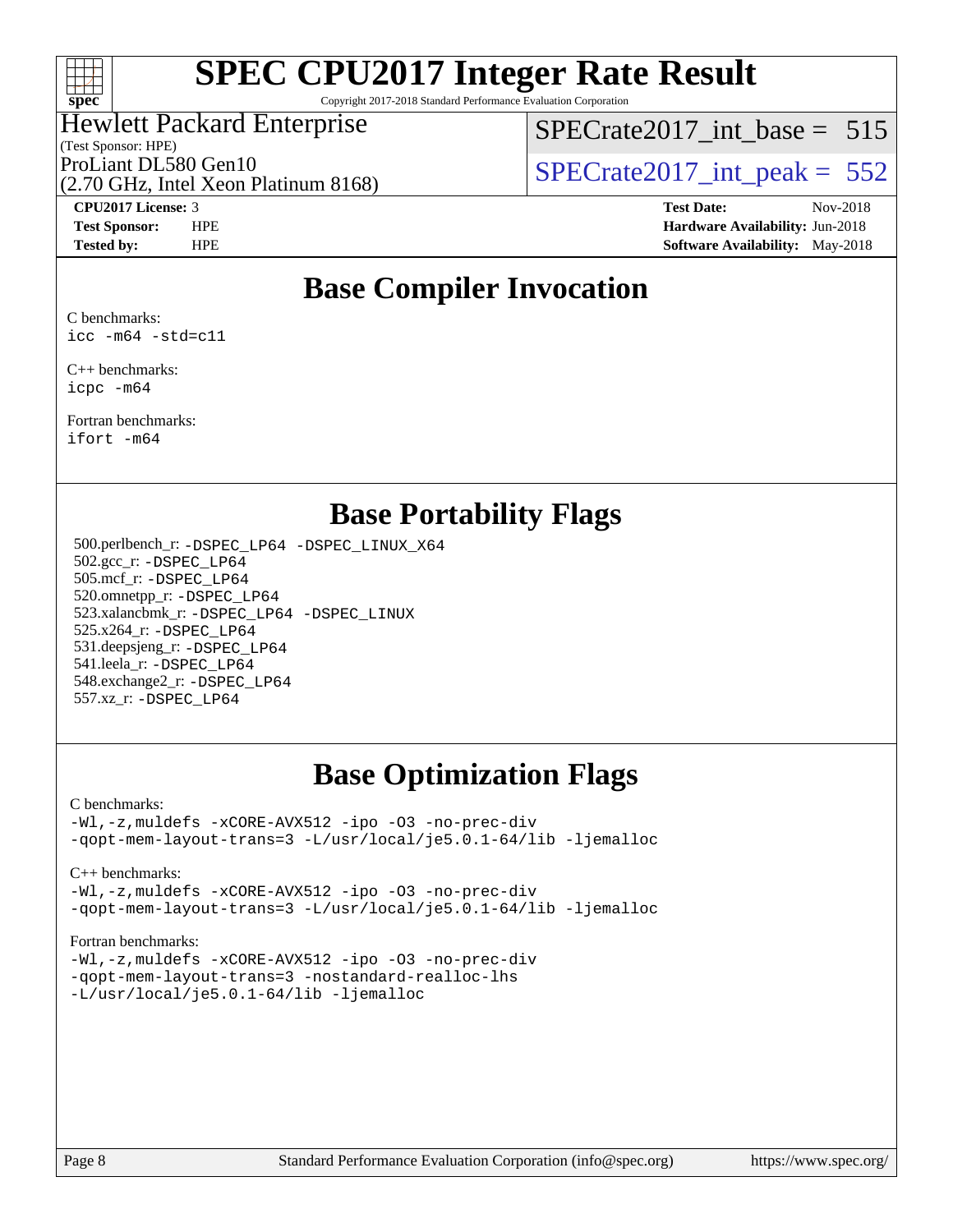#### $+\ +$ **[spec](http://www.spec.org/)**

# **[SPEC CPU2017 Integer Rate Result](http://www.spec.org/auto/cpu2017/Docs/result-fields.html#SPECCPU2017IntegerRateResult)**

Copyright 2017-2018 Standard Performance Evaluation Corporation

#### Hewlett Packard Enterprise

(Test Sponsor: HPE)

[SPECrate2017\\_int\\_base =](http://www.spec.org/auto/cpu2017/Docs/result-fields.html#SPECrate2017intbase) 515

(2.70 GHz, Intel Xeon Platinum 8168)

ProLiant DL580 Gen10<br>  $\langle 2.70 \text{ GHz. Intel Yoon Plotinum } 8168 \rangle$   $\langle$  [SPECrate2017\\_int\\_peak =](http://www.spec.org/auto/cpu2017/Docs/result-fields.html#SPECrate2017intpeak) 552

**[CPU2017 License:](http://www.spec.org/auto/cpu2017/Docs/result-fields.html#CPU2017License)** 3 **[Test Date:](http://www.spec.org/auto/cpu2017/Docs/result-fields.html#TestDate)** Nov-2018 **[Test Sponsor:](http://www.spec.org/auto/cpu2017/Docs/result-fields.html#TestSponsor)** HPE **[Hardware Availability:](http://www.spec.org/auto/cpu2017/Docs/result-fields.html#HardwareAvailability)** Jun-2018 **[Tested by:](http://www.spec.org/auto/cpu2017/Docs/result-fields.html#Testedby)** HPE **[Software Availability:](http://www.spec.org/auto/cpu2017/Docs/result-fields.html#SoftwareAvailability)** May-2018

### **[Peak Compiler Invocation](http://www.spec.org/auto/cpu2017/Docs/result-fields.html#PeakCompilerInvocation)**

[C benchmarks \(except as noted below\)](http://www.spec.org/auto/cpu2017/Docs/result-fields.html#Cbenchmarksexceptasnotedbelow): [icc -m64 -std=c11](http://www.spec.org/cpu2017/results/res2018q4/cpu2017-20181130-10007.flags.html#user_CCpeak_intel_icc_64bit_c11_33ee0cdaae7deeeab2a9725423ba97205ce30f63b9926c2519791662299b76a0318f32ddfffdc46587804de3178b4f9328c46fa7c2b0cd779d7a61945c91cd35)

502.gcc\_r: [icc -m32 -std=c11 -L/home/prasadj/specdev/IC18u2\\_Internal/lin\\_18\\_0\\_20180210/compiler/lib/ia32\\_lin](http://www.spec.org/cpu2017/results/res2018q4/cpu2017-20181130-10007.flags.html#user_peakCCLD502_gcc_r_intel_icc_a481ac844e7127046fad14d498c730a1848fa901fbbb2c3dfdd5e9fbbac777c8009953946d55d8b6afe8ed0da70dd2b4f8dedbdf7ab1ee211ba70d24a5d89f85)

[C++ benchmarks \(except as noted below\):](http://www.spec.org/auto/cpu2017/Docs/result-fields.html#CXXbenchmarksexceptasnotedbelow) [icpc -m64](http://www.spec.org/cpu2017/results/res2018q4/cpu2017-20181130-10007.flags.html#user_CXXpeak_intel_icpc_64bit_4ecb2543ae3f1412ef961e0650ca070fec7b7afdcd6ed48761b84423119d1bf6bdf5cad15b44d48e7256388bc77273b966e5eb805aefd121eb22e9299b2ec9d9)

523.xalancbmk\_r: [icpc -m32 -L/home/prasadj/specdev/IC18u2\\_Internal/lin\\_18\\_0\\_20180210/compiler/lib/ia32\\_lin](http://www.spec.org/cpu2017/results/res2018q4/cpu2017-20181130-10007.flags.html#user_peakCXXLD523_xalancbmk_r_intel_icpc_c6d030cd79af6ea7d6fb64c57e8fe7ae8fe0b96fc5a3b3f4a10e3273b3d7fa9decd8263f6330cef23f751cb093a69fae84a2bf4c243500a8eed069248128076f)

[Fortran benchmarks:](http://www.spec.org/auto/cpu2017/Docs/result-fields.html#Fortranbenchmarks) [ifort -m64](http://www.spec.org/cpu2017/results/res2018q4/cpu2017-20181130-10007.flags.html#user_FCpeak_intel_ifort_64bit_24f2bb282fbaeffd6157abe4f878425411749daecae9a33200eee2bee2fe76f3b89351d69a8130dd5949958ce389cf37ff59a95e7a40d588e8d3a57e0c3fd751)

## **[Peak Portability Flags](http://www.spec.org/auto/cpu2017/Docs/result-fields.html#PeakPortabilityFlags)**

 500.perlbench\_r: [-DSPEC\\_LP64](http://www.spec.org/cpu2017/results/res2018q4/cpu2017-20181130-10007.flags.html#b500.perlbench_r_peakPORTABILITY_DSPEC_LP64) [-DSPEC\\_LINUX\\_X64](http://www.spec.org/cpu2017/results/res2018q4/cpu2017-20181130-10007.flags.html#b500.perlbench_r_peakCPORTABILITY_DSPEC_LINUX_X64) 502.gcc\_r: [-D\\_FILE\\_OFFSET\\_BITS=64](http://www.spec.org/cpu2017/results/res2018q4/cpu2017-20181130-10007.flags.html#user_peakPORTABILITY502_gcc_r_file_offset_bits_64_5ae949a99b284ddf4e95728d47cb0843d81b2eb0e18bdfe74bbf0f61d0b064f4bda2f10ea5eb90e1dcab0e84dbc592acfc5018bc955c18609f94ddb8d550002c) 505.mcf\_r: [-DSPEC\\_LP64](http://www.spec.org/cpu2017/results/res2018q4/cpu2017-20181130-10007.flags.html#suite_peakPORTABILITY505_mcf_r_DSPEC_LP64) 520.omnetpp\_r: [-DSPEC\\_LP64](http://www.spec.org/cpu2017/results/res2018q4/cpu2017-20181130-10007.flags.html#suite_peakPORTABILITY520_omnetpp_r_DSPEC_LP64) 523.xalancbmk\_r: [-D\\_FILE\\_OFFSET\\_BITS=64](http://www.spec.org/cpu2017/results/res2018q4/cpu2017-20181130-10007.flags.html#user_peakPORTABILITY523_xalancbmk_r_file_offset_bits_64_5ae949a99b284ddf4e95728d47cb0843d81b2eb0e18bdfe74bbf0f61d0b064f4bda2f10ea5eb90e1dcab0e84dbc592acfc5018bc955c18609f94ddb8d550002c) [-DSPEC\\_LINUX](http://www.spec.org/cpu2017/results/res2018q4/cpu2017-20181130-10007.flags.html#b523.xalancbmk_r_peakCXXPORTABILITY_DSPEC_LINUX) 525.x264\_r: [-DSPEC\\_LP64](http://www.spec.org/cpu2017/results/res2018q4/cpu2017-20181130-10007.flags.html#suite_peakPORTABILITY525_x264_r_DSPEC_LP64) 531.deepsjeng\_r: [-DSPEC\\_LP64](http://www.spec.org/cpu2017/results/res2018q4/cpu2017-20181130-10007.flags.html#suite_peakPORTABILITY531_deepsjeng_r_DSPEC_LP64) 541.leela\_r: [-DSPEC\\_LP64](http://www.spec.org/cpu2017/results/res2018q4/cpu2017-20181130-10007.flags.html#suite_peakPORTABILITY541_leela_r_DSPEC_LP64) 548.exchange2\_r: [-DSPEC\\_LP64](http://www.spec.org/cpu2017/results/res2018q4/cpu2017-20181130-10007.flags.html#suite_peakPORTABILITY548_exchange2_r_DSPEC_LP64) 557.xz\_r: [-DSPEC\\_LP64](http://www.spec.org/cpu2017/results/res2018q4/cpu2017-20181130-10007.flags.html#suite_peakPORTABILITY557_xz_r_DSPEC_LP64)

## **[Peak Optimization Flags](http://www.spec.org/auto/cpu2017/Docs/result-fields.html#PeakOptimizationFlags)**

[C benchmarks](http://www.spec.org/auto/cpu2017/Docs/result-fields.html#Cbenchmarks):

 500.perlbench\_r: [-Wl,-z,muldefs](http://www.spec.org/cpu2017/results/res2018q4/cpu2017-20181130-10007.flags.html#user_peakEXTRA_LDFLAGS500_perlbench_r_link_force_multiple1_b4cbdb97b34bdee9ceefcfe54f4c8ea74255f0b02a4b23e853cdb0e18eb4525ac79b5a88067c842dd0ee6996c24547a27a4b99331201badda8798ef8a743f577) [-prof-gen](http://www.spec.org/cpu2017/results/res2018q4/cpu2017-20181130-10007.flags.html#user_peakPASS1_CFLAGSPASS1_LDFLAGS500_perlbench_r_prof_gen_5aa4926d6013ddb2a31985c654b3eb18169fc0c6952a63635c234f711e6e63dd76e94ad52365559451ec499a2cdb89e4dc58ba4c67ef54ca681ffbe1461d6b36)(pass 1) [-prof-use](http://www.spec.org/cpu2017/results/res2018q4/cpu2017-20181130-10007.flags.html#user_peakPASS2_CFLAGSPASS2_LDFLAGS500_perlbench_r_prof_use_1a21ceae95f36a2b53c25747139a6c16ca95bd9def2a207b4f0849963b97e94f5260e30a0c64f4bb623698870e679ca08317ef8150905d41bd88c6f78df73f19)(pass 2) [-ipo](http://www.spec.org/cpu2017/results/res2018q4/cpu2017-20181130-10007.flags.html#user_peakPASS1_COPTIMIZEPASS2_COPTIMIZE500_perlbench_r_f-ipo) [-xCORE-AVX512](http://www.spec.org/cpu2017/results/res2018q4/cpu2017-20181130-10007.flags.html#user_peakPASS2_COPTIMIZE500_perlbench_r_f-xCORE-AVX512) [-O3](http://www.spec.org/cpu2017/results/res2018q4/cpu2017-20181130-10007.flags.html#user_peakPASS1_COPTIMIZEPASS2_COPTIMIZE500_perlbench_r_f-O3) [-no-prec-div](http://www.spec.org/cpu2017/results/res2018q4/cpu2017-20181130-10007.flags.html#user_peakPASS1_COPTIMIZEPASS2_COPTIMIZE500_perlbench_r_f-no-prec-div) [-qopt-mem-layout-trans=3](http://www.spec.org/cpu2017/results/res2018q4/cpu2017-20181130-10007.flags.html#user_peakPASS1_COPTIMIZEPASS2_COPTIMIZE500_perlbench_r_f-qopt-mem-layout-trans_de80db37974c74b1f0e20d883f0b675c88c3b01e9d123adea9b28688d64333345fb62bc4a798493513fdb68f60282f9a726aa07f478b2f7113531aecce732043) [-fno-strict-overflow](http://www.spec.org/cpu2017/results/res2018q4/cpu2017-20181130-10007.flags.html#user_peakEXTRA_OPTIMIZE500_perlbench_r_f-fno-strict-overflow) [-L/usr/local/je5.0.1-64/lib](http://www.spec.org/cpu2017/results/res2018q4/cpu2017-20181130-10007.flags.html#user_peakEXTRA_LIBS500_perlbench_r_jemalloc_link_path64_4b10a636b7bce113509b17f3bd0d6226c5fb2346b9178c2d0232c14f04ab830f976640479e5c33dc2bcbbdad86ecfb6634cbbd4418746f06f368b512fced5394) [-ljemalloc](http://www.spec.org/cpu2017/results/res2018q4/cpu2017-20181130-10007.flags.html#user_peakEXTRA_LIBS500_perlbench_r_jemalloc_link_lib_d1249b907c500fa1c0672f44f562e3d0f79738ae9e3c4a9c376d49f265a04b9c99b167ecedbf6711b3085be911c67ff61f150a17b3472be731631ba4d0471706)

 502.gcc\_r: [-Wl,-z,muldefs](http://www.spec.org/cpu2017/results/res2018q4/cpu2017-20181130-10007.flags.html#user_peakEXTRA_LDFLAGS502_gcc_r_link_force_multiple1_b4cbdb97b34bdee9ceefcfe54f4c8ea74255f0b02a4b23e853cdb0e18eb4525ac79b5a88067c842dd0ee6996c24547a27a4b99331201badda8798ef8a743f577) [-prof-gen](http://www.spec.org/cpu2017/results/res2018q4/cpu2017-20181130-10007.flags.html#user_peakPASS1_CFLAGSPASS1_LDFLAGS502_gcc_r_prof_gen_5aa4926d6013ddb2a31985c654b3eb18169fc0c6952a63635c234f711e6e63dd76e94ad52365559451ec499a2cdb89e4dc58ba4c67ef54ca681ffbe1461d6b36)(pass 1) [-prof-use](http://www.spec.org/cpu2017/results/res2018q4/cpu2017-20181130-10007.flags.html#user_peakPASS2_CFLAGSPASS2_LDFLAGS502_gcc_r_prof_use_1a21ceae95f36a2b53c25747139a6c16ca95bd9def2a207b4f0849963b97e94f5260e30a0c64f4bb623698870e679ca08317ef8150905d41bd88c6f78df73f19)(pass 2) [-ipo](http://www.spec.org/cpu2017/results/res2018q4/cpu2017-20181130-10007.flags.html#user_peakPASS1_COPTIMIZEPASS2_COPTIMIZE502_gcc_r_f-ipo) [-xCORE-AVX512](http://www.spec.org/cpu2017/results/res2018q4/cpu2017-20181130-10007.flags.html#user_peakPASS2_COPTIMIZE502_gcc_r_f-xCORE-AVX512) [-O3](http://www.spec.org/cpu2017/results/res2018q4/cpu2017-20181130-10007.flags.html#user_peakPASS1_COPTIMIZEPASS2_COPTIMIZE502_gcc_r_f-O3) [-no-prec-div](http://www.spec.org/cpu2017/results/res2018q4/cpu2017-20181130-10007.flags.html#user_peakPASS1_COPTIMIZEPASS2_COPTIMIZE502_gcc_r_f-no-prec-div) [-qopt-mem-layout-trans=3](http://www.spec.org/cpu2017/results/res2018q4/cpu2017-20181130-10007.flags.html#user_peakPASS1_COPTIMIZEPASS2_COPTIMIZE502_gcc_r_f-qopt-mem-layout-trans_de80db37974c74b1f0e20d883f0b675c88c3b01e9d123adea9b28688d64333345fb62bc4a798493513fdb68f60282f9a726aa07f478b2f7113531aecce732043) [-L/usr/local/je5.0.1-32/lib](http://www.spec.org/cpu2017/results/res2018q4/cpu2017-20181130-10007.flags.html#user_peakEXTRA_LIBS502_gcc_r_jemalloc_link_path32_e29f22e8e6c17053bbc6a0971f5a9c01a601a06bb1a59df2084b77a2fe0a2995b64fd4256feaeea39eeba3aae142e96e2b2b0a28974019c0c0c88139a84f900a) [-ljemalloc](http://www.spec.org/cpu2017/results/res2018q4/cpu2017-20181130-10007.flags.html#user_peakEXTRA_LIBS502_gcc_r_jemalloc_link_lib_d1249b907c500fa1c0672f44f562e3d0f79738ae9e3c4a9c376d49f265a04b9c99b167ecedbf6711b3085be911c67ff61f150a17b3472be731631ba4d0471706)

505.mcf\_r: basepeak = yes

**(Continued on next page)**

Page 9 Standard Performance Evaluation Corporation [\(info@spec.org\)](mailto:info@spec.org) <https://www.spec.org/>